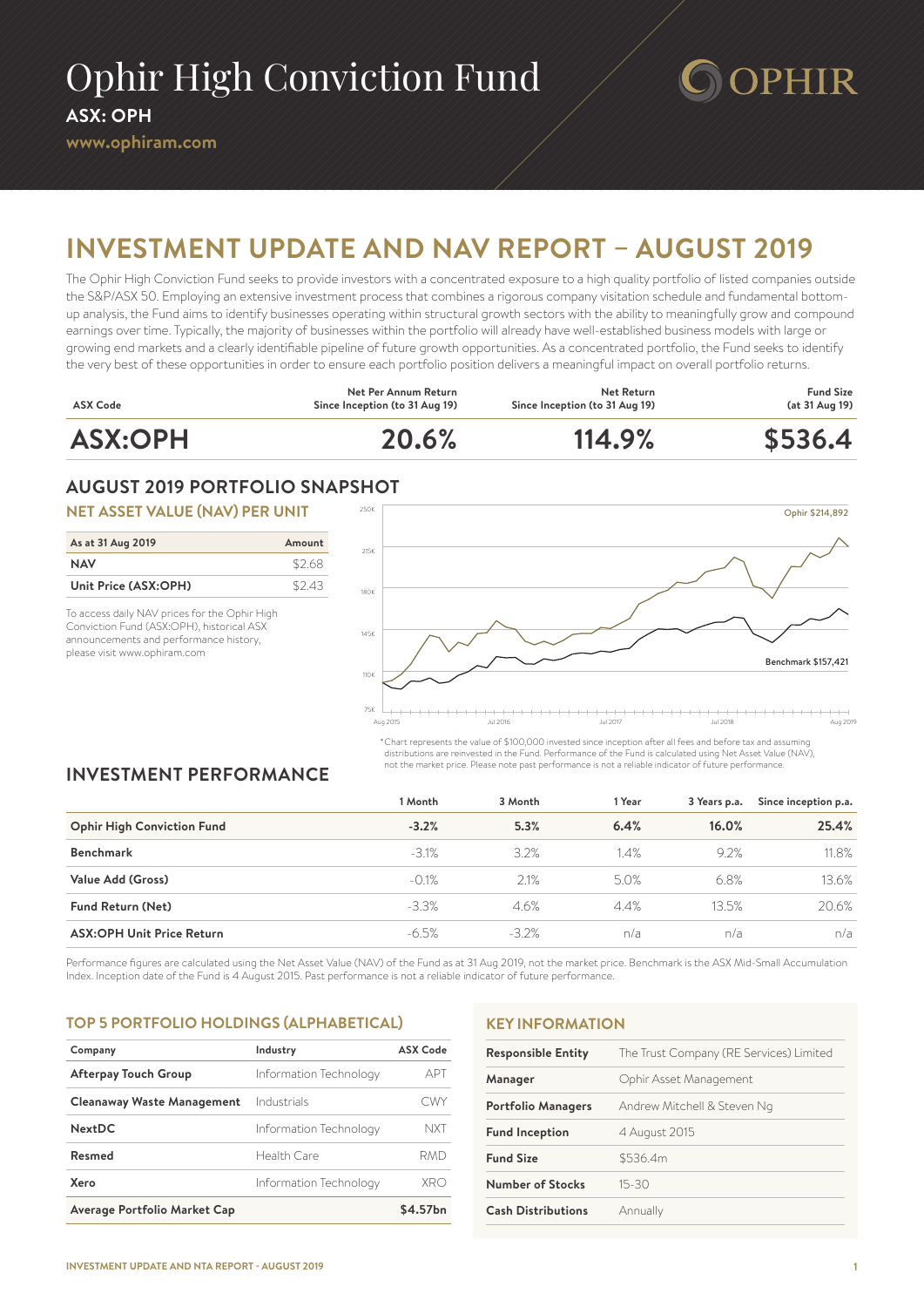# **ALLOCATION OF INVESTMENTS**

#### **PORTFOLIO SECTOR EXPOSURES (as at 31 Aug 2019)**

| Sector                        | 31 Aug 19 |
|-------------------------------|-----------|
| <b>Materials</b>              | 3.30%     |
| <b>Financials</b>             | 2.95%     |
| <b>Health Care</b>            | 7.98%     |
| <b>Communication Services</b> | $0.00\%$  |
| <b>Consumer Staples</b>       | 9.95%     |
| <b>Information Technology</b> | 19.20%    |
| <b>Industrials</b>            | 12.39%    |
| <b>Consumer Discretionary</b> | 14.00%    |
| <b>Utilities</b>              | 5.31%     |
| <b>Real Estate</b>            | 2.59%     |
| <b>Energy</b>                 | 8.29%     |
| [Cash]                        | 14.05%    |
|                               | 100%      |

# **MARKET COMMENTARY**

Geopolitical tension was a major influence on global equity returns during August. The US-China Trade War escalated with both President Xi and President Trump announcing increased tariffs with any negotiated agreement now highly unlikely until 2020. In addition, Boris Johnson's political manoeuvring increased the odds of a no-deal Brexit and anti-extradition bill protests in Hong Kong raised fears of capital outflows. This uncertainty resulted in money pouring into bonds with US 10-year yields falling 52bps to 1.5%

In response global equity markets fell during August with the MSCI World Developed Markets index finishing -1.9% lower. Not surprisingly sharp falls were felt on UK and HK markets with the FTSE 100 index and Hang Seng index plunging -4.1% and -7.4% respectively.

On local shores these same geopolitical concerns and a volatile reporting season ended seven consecutive months of gains with the S&P / ASX 200 recording its first negative month falling -2.4% while the S&P / ASX Small Ordinaries Accumulation fell -3.9%.

The August reporting season proved to be one of the more challenging ones to navigate in recent times for investors. Earnings beats were harder to come by with the 'beat-to-miss' ratio of 0.8 significantly below the long run average of 1.2.

In light of the backdrop of growing geopolitical tensions and concerns of a slowing global economy, the main focus of investors during reporting season was squarely on company outlook statements. Whilst meeting earnings forecasts was important, even more important was delivering a positive outlook statement that reassured

investors about the company's growth prospects in an increasingly challenging earnings environment. For example, Altium's (ASX:ALU) share price surged on management's positive outlook statement that it was on track to deliver both subscriber and revenue targets for FY20 and FY25 despite missing FY19 consensus earnings targets by 3%.

With the challenges facing the domestic economy, cyclical stocks have been doing it tough in recent times. A few weeks of positive FY20 trading data however sent share prices skyrocketing in some cyclical names. For example, Domain Group (ASX:DHG) surged over 8% when it announced encouraging signs of buyer activity in the first weeks of FY20 and JB Hi-Fi (ASX:JBH) climbed over 9% on the strength of +4.1% like-for-like annual sales growth to July 19. On the flip side, investors reacted savagely when Boral (ASX:BLD) announced that net profit after tax was expected to be lower in FY20 than FY19 sending the share price tumbling more than 20%.

Despite recent measures designed to stimulate domestic consumption including interest rate and tax cuts, our view is that any 'sugar hit' from these measures will be short lived and that the outlook for the Australian economy in the medium to longer term remains challenging. As a result, we have resisted the temptation to deploy capital into more cyclical companies.

# **PORTFOLIO COMMENTARY**

During August the Ophir High Conviction Fund's investment portfolio returned -3.3% after fees, underperforming its benchmark by -0.2%. Since inception in August 2015, the Fund's investment portfolio has returned +20.6% per annum, outperforming its benchmark by 8.9% per annum.

During August the Ophir High Conviction Fund's unit price returned -6.5% for the month.

Key contributors to the Ophir High Conviction Fund performance this month included Afterpay Touch Group Ltd (APT), Nanosonics Ltd (NAN) and Resmed Inc (RMD). Key detractors included A2 Milk Company Ltd (A2M), Cleanaway Waste Management Ltd (CWY) and Next DC Ltd (NXT).

When we reflect on the performance of our portfolio companies during reporting season it is with a sense of satisfaction and frustration, in equal measure! Satisfaction because for the most part we have been able to accurately forecast market share and earnings growth as good or if not better than previous reporting seasons. Frustration because despite beating their earnings targets, the share price of a few portfolio companies were impacted negatively by delivering slightly weaker outlook statements.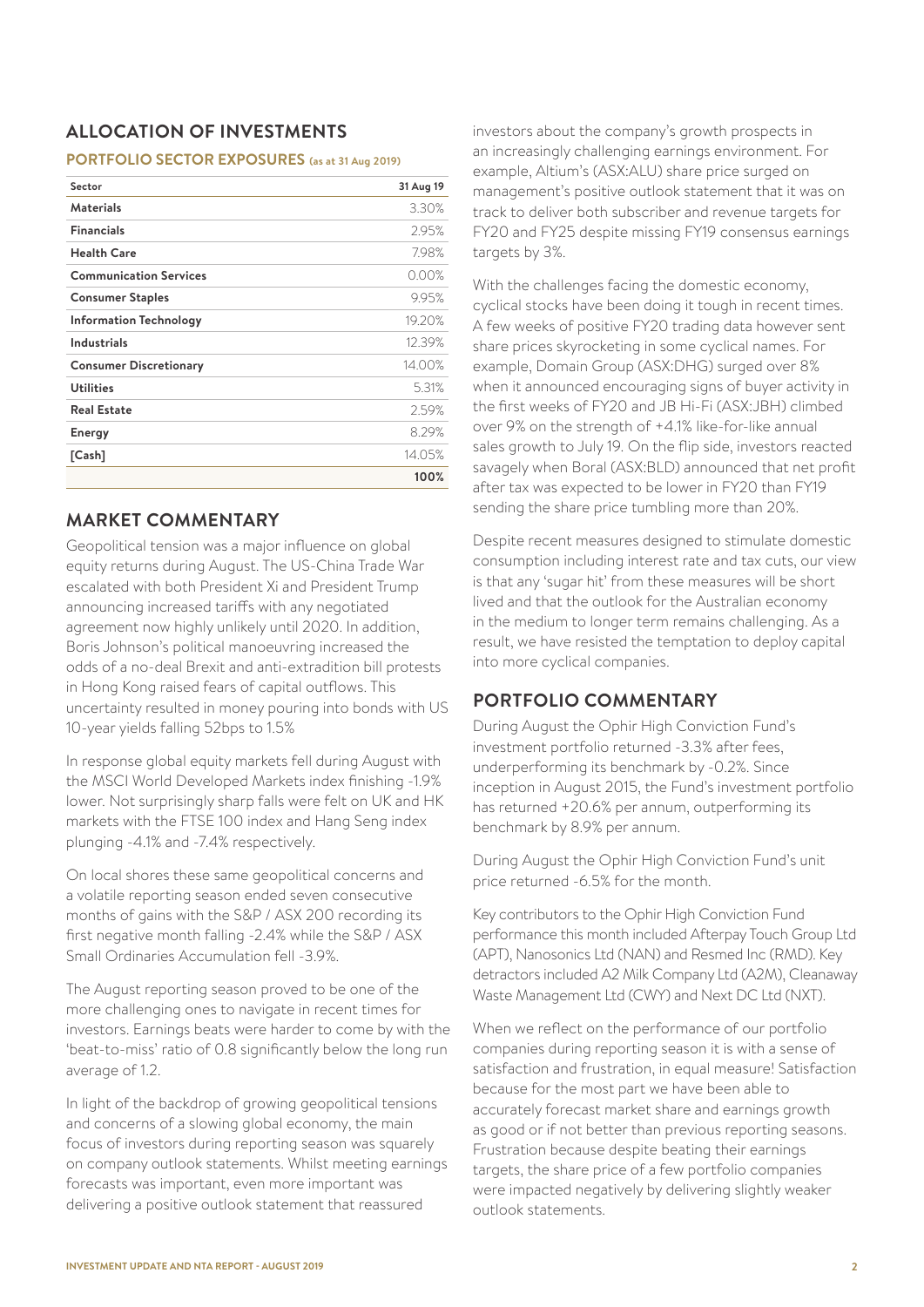For example, portfolio company Cleanaway (ASX:CWY) posted double digit growth in FY19 driven by strong EBITDA growth across all its sectors. However, Cleanaway called out a slightly more moderate growth outlook than consensus had been expecting (high single digit EPS compared with low double digit expectations). This lead to a large and what believe was an overly harsh share price response. We have maintained our conviction in the stock. The company continues to win market share with strong operating leverage and cash flow in a growing industry. We see Cleanaway as the key beneficiary of the short-term pressures facing the domestic recycling industry caused by China's ban on recycled waste imports. Industry structure is improving, with the forced exit of marginal operators. Cleanaway is at the forefront of the consolidation. Longer-term the company is also in a very strong position to benefit from the large opportunity in the conversion of waste into energy.

Similarly, long term portfolio company A2 Milk (ASX:A2M) fell more than 13% when it announced a lower margin outlook in FY20. Investors have taken a dim view as to whether increasing investments in marketing and consultants costs in FY20 will drive an uptick in topline growth in the two largest consumer markets in the world – China and the USA. We believe that judging the performance of the company on the FY20 margin outlook in isolation is premature. Not only because it includes significant losses from its emerging fresh milk business in the US, but more importantly it fails to capture the impressive quality and momentum in top line revenue growth.

Market share continues to grow with the latest disclosure in June at 6.4% on a rolling year basis vs 6% in March. Offline sales in China have increased 100% with A2 now available in ~17,000 stores up from ~12,000 at the end of H1. There have also been some recent price rises put through in both fresh milk and infant formula. A2 clearly has some very strong momentum heading into FY20 even before the full benefits of these increased investments have had time to kick in.

A2 is a very cash generative, high growth company. The market appears to be ignoring that A2 has signalled that it sees significant opportunity to accelerate growth and will invest accordingly. We see this growth potential as a big positive for the share price longer-term and for these reasons it remains a material portfolio holding.

Strong momentum in all geographies underpinned Afterpay's FY19 earnings announcement with the share price surging in anticipation of and following the announcement. The company's share price rose by over 15% during August. There was a lot in the announcement that excited us about the company's long term growth trajectory.

Firstly, the company's operating metrics continued to accelerate in its key offshore growth markets (i.e. the US and UK). The US is scaling faster than the Australian business did, both in terms of underlying sales and return customer spend. Pleasingly, merchant margins in the US are now in line with Australia, which will underpin longterm profitability. The news from the UK was even more impressive and with the Clearpay offering, the company is outpacing the growth seen in the early stages of the US, with active users in the UK already over 200,000. This is a fantastic result when you remember that it only launched in the UK 17 weeks ago.

Secondly, underlying sales in Australia and New Zealand almost doubled for FY19 to \$4.3 billion showing that there is still strong growth in the local business. Driving this growth is customer repeat usage which continues to increase and actually improve over time. For example, customers who have been using the platform for more than 1 year are transacting more than 4 times per annum but customers who have been using the platform for more than 3 years are transacting more than 20 times per annum. Early experiences in the US indicate that this is not just a local phenomenon with US customers also transacting more frequently the longer they use the platform. This is significant as it is changing customer behaviour in that they like using Afterpay and continue to use it more over time i.e. it's not a fad.

Afterpay's FY19 results highlighted management's continued focus on execution discipline and the impressive progress the company is making in its offshore growth strategy in line with its FY22 objective of \$20bn gross merchant value and 2% net transaction margin. The company continues to remain one of our largest portfolio holdings.

While in some instances we have adjusted our portfolio weightings following information that has come to light during reporting season, we haven't made any material changes to our portfolios. We continue to focus on businesses that are structurally growing and taking market share and we believe that our portfolios comprise a number of high quality companies doing exactly that.

There are clearly some overvalued high growth companies in the small and mid-cap segment. However, we believe that high quality companies that can demonstrate their ability to grow into big markets and take market share will continue to attract investor capital – particularly while interest rates have further to fall and these companies continue to meet, or beat, growth expectations. This is where we will be continuing to focus our investing efforts.